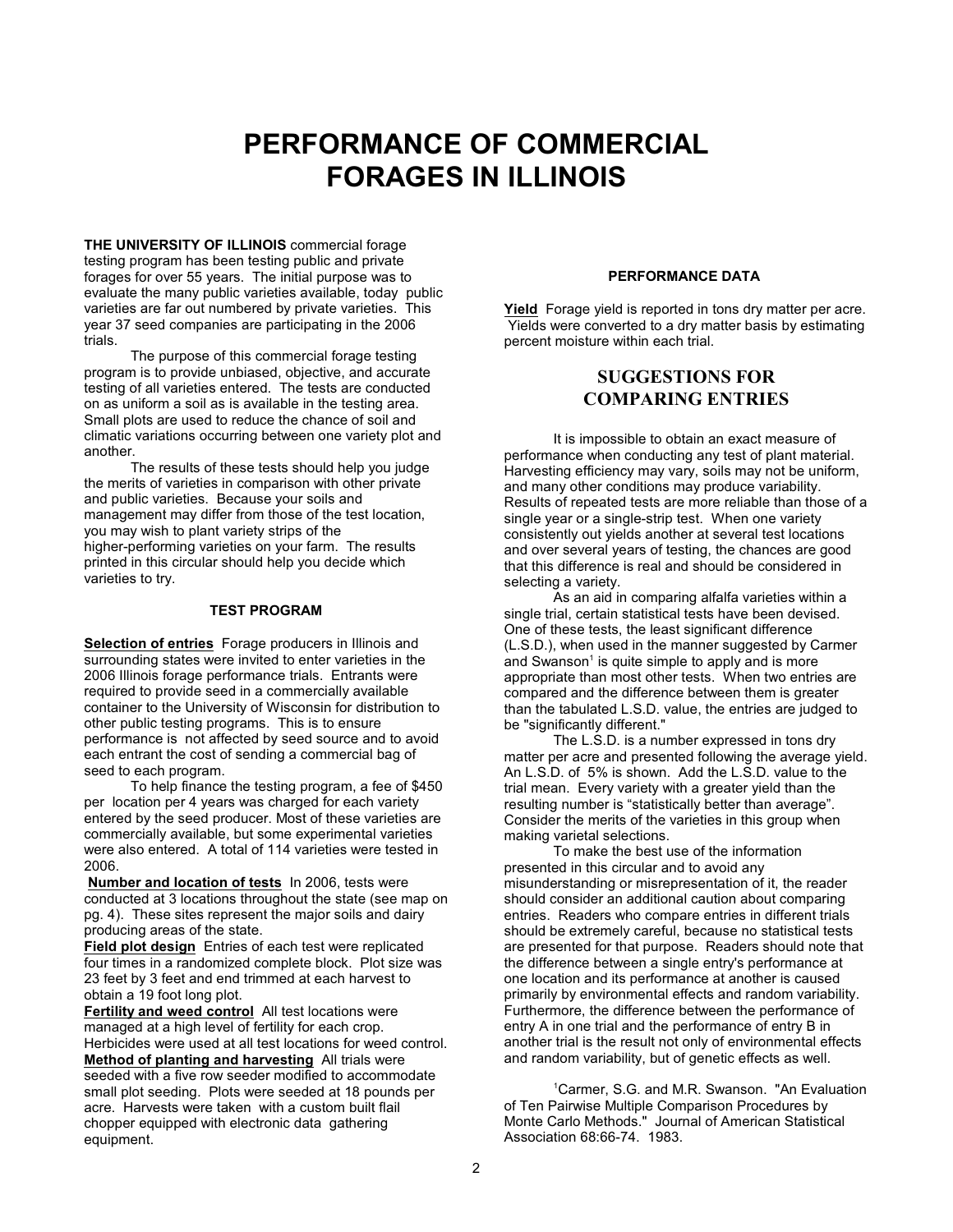#### **2006 TEST FIELDS**

#### **Freeport**

Location: Stephenson county, north of Freeport, north central Illinois.

Cooperators: Dave and Mike Macomber.

#### **Urbana**

Location: University of Illinois, Crop Sciences Research and Education Center, Champaign county, east central Illinois.

Cooperators: Robert Dunker; agronomist, Mike Kleiss; farm foreman.

#### **Belleville**

Location: Southern Illinois University Research Center, east of Belleville, St. Clair county.

Cooperators: Ed Varsa; research director; Ron Krausz; field manager.

#### **2006 GROWING SEASON RAINFALL**

| Location          | April May June July Aug  |
|-------------------|--------------------------|
| Freeport          | 5.40 3.70 5.70 5.06 0.80 |
| Urbana            | 3.18 1.69 8.05 3.48 1.72 |
| <b>Belleville</b> | 3.99 3.16 1.81 1.46 2.80 |

#### **SOURCES OF SEED**

**Ag Research USA**, Ag Research USA Limited, P.O. Box 8159, Ashville,NC 28814.

**AgriPro**, AgriPro Seeds, Inc., R.R. 2, Hwy 30 East, Ames, IA 50010

**AGSP**, American Grass Seed Producers, P.O. Box 268, Tangent, OR 97389.

**Allied**, Allied Seed, L.L.C., 1108 Hilldale Dr., Macon, MO 63552

**America's**, America's Alfalfa, P.O. 8246, Madison, WI 53708.

**Beck**, Beck's Superior Hybrids, 6767 E. 276th St., Atlanta, IN 46031.

**Bio Plant**, Bio Plant Research, P.O. Box 320, Camp Point, IL 62320.

**Crop Mark**, Cropmark Seeds Ltd., P.O. Box 16574, Christchurch, New Zealand.

**Croplan**, Croplan Genetics, P.O. 64406, St. Paul, MN 55164-0406

**Dairyland**, Dairyland Seed Co., P.O. Box 958, West Bend, WI 53095

**Dekalb**, Monsanto, 800 N Lindbergh Blvd., St. Louis, MO 63167

**DLF Int'l**, DLF- International Seeds. Inc., P.O. Box 229, Halsey, OR 97348

**Forage Genetics, Forage Genetics, 1897 195<sup>th</sup> St., Boone,** IA 50036

**Garst**, Garst Seed Co., 2369-330th St, P.O. Box 500, Slater, IA 50244

**George Keller**, George Keller & Sons Co., P.O. Box 490, 909 Maine St., Quincy, IL 62306-0490

**Great Plains,** Great Plains Research Co., Inc., 3624 Kildaire Farm Rd., Apex, NC 27539

**Growmark**, Growmark Inc., 1701 Towanda Ave., Bloomington, IL 61701

**Hoffman, Hoffman Seed House, 200 E 4th St., Hoffman, IL** 62250

**Hughes,** Hughes Hybrids, 206 N Hughes Rd., Woodstock, IL 60098

**Journey Brand**, Fontanelle Hybrids, 10981 8<sup>th</sup> St., Fontanelle, NE 68044

**Lewis**, Lewis Seed Co., 33820 Linn-West Dr. Shedd, OR 97377

**Mycogen,** Mycogen Seeds, 9330 Zionsville Rd., Indianapolis, IN 46268

**Oregro**, Oregro Seeds, 33080 Red Bridge Rd., Albany, OR 97322.

**Ottilie**, Ottilie RO Seed, 1462 Sanford Ave., Marshalltown, IA 50158

**Pennington**, Pennington Seed, P.O. Box 290, Madison, GA 30650.

PGI, PGI Alfalfa, Inc., 225 West 1<sup>st</sup> St., Story City, IA 50248 **Pickseed West**, Pickseed West Inc., P.O. Box 888, Tanget, OR 97389

**Pioneer**, Pioneer Hi-bred International, Inc., 14171 Carole Dr., Bloomington, IL 61704

**Power Seeds**, 658 Larner Line, RR 1, Fraserville, Ont. Canada, K0L 1VO

**Pro Seeds**, Pro Seeds Marketing, 13963 Westside Lane S., Jefferson, OR 97352.

Producers Choice, Producer's Choice, 2850 390<sup>th</sup> St., Story City, IA 50248.

**Public Varieties**, Various sources

**Radix**, Radix Research, 9176 Bates Rd, Aumsville, OR 97325.

**Renk ,** Renk Seed Co., 6800 Willburn Rd., Sun Prairie, WI 53590

**Seed Research**, Seed Research of Oregon, 27630 Llewellyn Rd. Corvalis, OR 97333

**Smith Farms,** Loren J Smith Farms, 30361 Loren Lane, Corvallis, OR 97333

**Smith Seed**, Smith Seed Services**,** P.O. Box 288, Halsey OR 97348

**Target,** Target Seed, P.O. Box 300, Parma, ID 83660

#### **2006 FORAGE LOCATIONS**

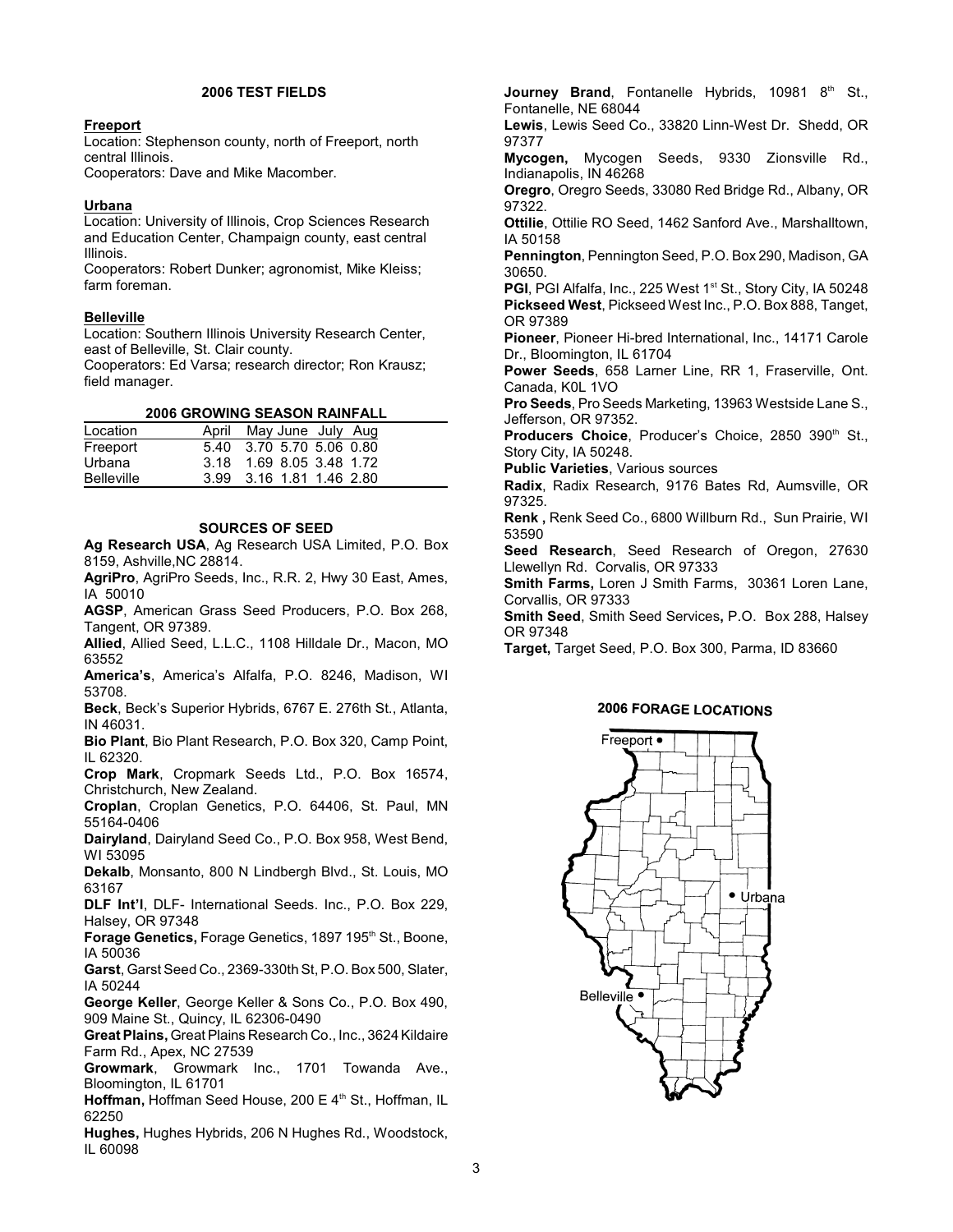## **2006 Alfalfa and Forage Grass Entries**

| * experimental          |                                            | Freeport |             |   |                      | <b>UrbaBalleville</b> |
|-------------------------|--------------------------------------------|----------|-------------|---|----------------------|-----------------------|
| <b>Company-Brand</b>    | <b>Variety</b>                             |          |             |   | 03 04 05 06 04 06 03 |                       |
| <b>JOURNEY BRAND</b>    | 204 HYBRID x                               |          |             |   |                      |                       |
| <b>HUGHES</b>           | 321 HYB*                                   | X        |             |   |                      |                       |
| <b>FORAGE GENETICS</b>  | 42H167*<br>.                               | X        |             |   |                      |                       |
| <b>FORAGE GENETICS</b>  | 42H169*<br>.                               | X        |             |   |                      |                       |
| <b>MYCOGEN</b>          | 4A421<br>.                                 |          | $X$ $X$     |   |                      |                       |
| <b>MYCOGEN</b>          | 4G418RR                                    |          |             | X |                      |                       |
| <b>MYCOGEN</b>          | 4P424<br>.                                 |          |             | X |                      |                       |
| <b>MYCOGEN</b>          | $4R429$                                    | $X$ $X$  |             |   |                      |                       |
| <b>MYCOGEN</b>          | 4S419*                                     |          |             | х |                      |                       |
| <b>PIONEER</b>          | $53H92^*$                                  |          |             | X |                      |                       |
| <b>PIONEER</b>          | $53Q30$                                    |          | $X$ $X$     |   |                      |                       |
| <b>PIONEER</b>          | 5454                                       | x        |             | X |                      |                       |
| <b>PIONEER</b>          | 54H91  x x                                 |          |             |   |                      | x                     |
| <b>PIONEER</b>          | 54V46  x x x x                             |          |             |   | x                    | x                     |
| <b>GARST</b>            | 6325 x x                                   |          |             |   |                      |                       |
| <b>GARST</b>            | 6400HT x                                   |          | x           |   |                      |                       |
| <b>GARST</b>            | 6415                                       |          | $X$ $X$ $X$ |   |                      |                       |
| <b>GARST</b>            | 6420 x                                     |          | X           |   |                      |                       |
| <b>GARST</b>            | 6426                                       |          |             | X |                      |                       |
| <b>GARST</b>            | 6443RR                                     |          |             | X |                      |                       |
| <b>GARST</b><br>PGI     | 6530<br>.<br>$A$ 30-06                     | x        |             |   |                      |                       |
| <b>GEORGE KELLER</b>    |                                            |          | X           |   |                      |                       |
| <b>GEORGE KELLER</b>    | ABSOLUTE GZ BRAND.<br>ABSOLUTE III BRAND x |          |             |   |                      | x                     |
| <b>BIO PLANT</b>        | ABUNDANCE  x                               |          |             |   |                      | x                     |
| <b>AMERICA'S</b>        | AMERISTAND 407TQ                           |          |             | х |                      |                       |
| <b>BIO PLANT</b>        | $BPR 382^*$                                |          |             | X |                      |                       |
| <b>DEKALB</b>           | DKA 33-16 x                                |          |             |   |                      |                       |
| <b>DEKALB</b>           | DKA41-18RR                                 |          |             | X |                      |                       |
| <b>DARIYLAND</b>        | $DS320*$ x                                 |          |             |   |                      |                       |
| DARIYLAND               | DS321*  x                                  |          |             |   |                      |                       |
| DARIYLAND               | DS322*<br>. X                              |          |             |   |                      |                       |
| DARIYLAND               | DS323*<br>. X                              |          |             |   |                      |                       |
| <b>DAIRYLAND</b>        | DS417*<br>.                                |          |             | X |                      |                       |
| <b>AGRIPRO</b>          | $FEAST + EV \dots \dots \dots$             |          |             |   |                      |                       |
| <b>ALLIED</b>           | $FSG 400LH$                                | х        |             |   |                      |                       |
| <b>ALLIED</b>           | <b>FSG 406</b><br>.                        |          |             |   | х                    |                       |
| <b>ALLIED</b>           | FSG 408DP                                  |          |             |   | x                    |                       |
| <b>ALLIED</b>           | <b>FSG 505</b><br>.                        |          |             |   | х                    | x                     |
| <b>HOFFMAN</b>          | HAYBLAZER-444 HYB*                         | х        |             |   | х                    |                       |
| DARIYLAND               | HYBRIFORCE-420 WET . x x                   |          |             |   | х                    | х                     |
| PRODUCERS CHOICE        | INTEGRITY                                  |          |             | x |                      |                       |
| <b>CROPLAN</b>          | LEGENDAIRY 5.0                             |          | х           |   |                      |                       |
| <b>BIO PLANT</b>        | MILESTONE                                  |          | x           |   |                      |                       |
| <b>GREAT PLAINS</b>     | <b>NOVA</b><br>.                           |          |             |   | x                    |                       |
| <b>BIO PLANT</b>        | PHIRST x                                   |          |             |   |                      |                       |
| <b>GEORGE KELLER</b>    | PLH 4000 BRAND                             |          |             |   |                      | x                     |
| <b>POWER SEEDS</b>      | POWER 4.2 $\dots\dots\dots$                |          |             |   |                      |                       |
| <b>BIO PLANT</b>        | $PREFORM^*$                                |          | $X$ $X$     |   |                      |                       |
| <b>TARGET</b>           | REBEL<br>REBOUND $5.0$                     |          |             |   | х                    |                       |
| <b>BIO PLANT</b><br>PGI | REWARD II  x                               |          | x x         |   |                      |                       |
| <b>RENK/BECK</b>        | SUMMER GOLD                                | X        |             |   | х<br>x               |                       |
| <b>OTTILIE</b>          | <b>TRUMP II</b> x                          |          |             |   |                      |                       |
| <b>PUBLIC</b>           | VERNAL  x x x x                            |          |             |   | x                    | х                     |
| <b>GROWMARK</b>         | WL 343 HQ                                  |          |             | X |                      |                       |
| <b>GROWMARK</b>         | WL 345 LH                                  |          | X           |   |                      |                       |
| <b>GROWMARK</b>         | WL 346 LH $\ldots$                         | X        |             |   |                      |                       |
| <b>GROWMARK</b>         | WL 348 AP  x                               |          |             |   |                      |                       |
| <b>GROWMARK</b>         | WL 355 RR                                  |          |             | х |                      |                       |
| <b>GROWMARK</b>         | WL 357 HQ  x                               |          |             |   |                      | x                     |
|                         |                                            |          |             |   |                      |                       |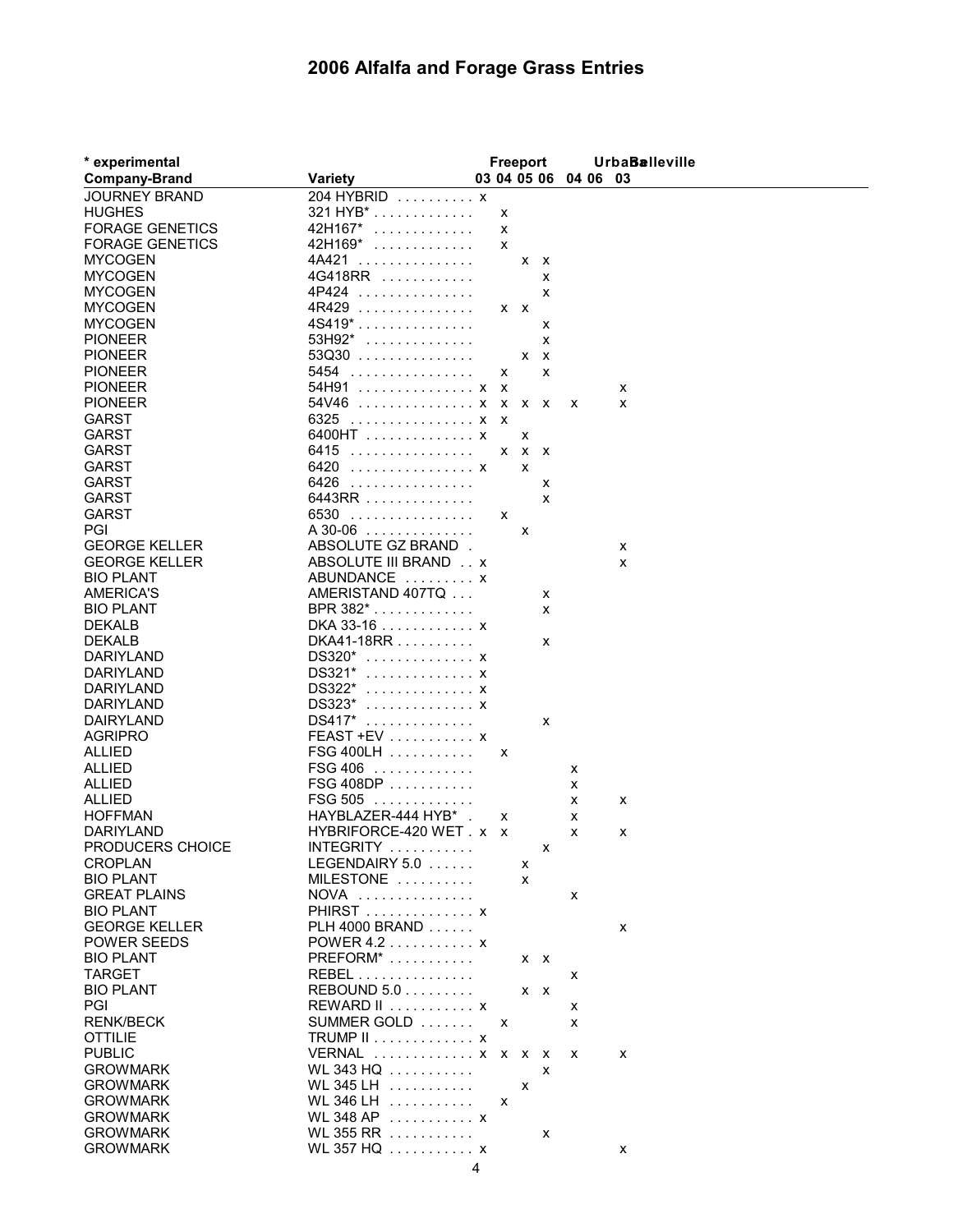## **2006 Alfalfa and Forage Grass Entries**

| * experimental                  |                              | <b>Freeport</b>      |             |   | <b>UrbaBalleville</b>              |
|---------------------------------|------------------------------|----------------------|-------------|---|------------------------------------|
| <b>Company-Brand</b>            | <b>Variety</b>               | 03 04 05 06 04 06 03 |             |   |                                    |
| <b>Perennial Forage Grasses</b> |                              |                      |             |   |                                    |
| AG RESEARCH USA                 | ADVANCE MAXQ TF              |                      |             | x |                                    |
| AG RESEARCH USA                 | AGR DG 101* OG               |                      |             | x |                                    |
| AG RESEARCH USA                 | AGR FA 140* TF               |                      |             | х |                                    |
| AG RESEARCH USA                 | AGR FA 144* TF               |                      |             | х |                                    |
| AG RESEARCH USA                 | AGR FA 148* TF               |                      |             | х |                                    |
| AG RESEARCH USA                 | AGR FA 150* TF               |                      |             | x |                                    |
| AG RESEARCH USA                 | AGR FA 152* TF               |                      |             | х |                                    |
| AG RESEARCH USA                 | AGR FA 155* TF               |                      |             | х |                                    |
| AG RESEARCH USA                 | AGR FL 101* FS               |                      |             | х |                                    |
| AG RESEARCH USA                 | AGR FX 101* FS               |                      |             | х |                                    |
| AG RESEARCH USA                 | AGR FX 102* FS               |                      |             | x |                                    |
| AG RESEARCH USA                 | AGR FX 103* FS               |                      |             | х |                                    |
| AG RESEARCH USA                 | AGR FX 104* FS               |                      |             | х |                                    |
| <b>DLF INT'L</b>                | AMBASSADOR OG                |                      | X           |   |                                    |
| <b>AGSP</b>                     | AMBROSIA OG                  |                      |             | x |                                    |
| <b>ALLIED</b>                   | ARKPLUS TF                   |                      | х           |   |                                    |
| <b>SEED RESEARCH</b>            | AUBISQUE PRT                 |                      | х           |   |                                    |
| <b>PUBLIC</b>                   | BISON HRG                    |                      | $X$ $X$     |   |                                    |
| AG RESEARCH USA                 | CHECK AL TF                  |                      |             | x |                                    |
| AG RESEARCH USA                 | CHECK LC TF                  |                      |             | x |                                    |
| AG RESEARCH USA                 | CHECK RN TF                  |                      |             | X |                                    |
| <b>PUBLIC</b>                   | <b>CLAIR TM</b>              |                      | х           |   |                                    |
| <b>ALLIED</b>                   | $ENHANCE TF$                 |                      | х           |   |                                    |
| <b>PICKSEED WEST</b>            | FESTIVAL TF                  |                      | X           |   |                                    |
| <b>ALLIED</b>                   | <b>GRAND DADDY PRT</b>       |                      | X           |   |                                    |
| <b>DLF INT'L</b>                | <b>HYKOR FS</b>              |                      | X           |   |                                    |
| <b>PENNINGTON</b>               | JESUP MAX Q TF               |                      | X           |   |                                    |
| AG RESEARCH USA                 | JESUP MAXQ TF                |                      |             | х |                                    |
| AG RESEARCH USA                 | K 6562 QII 542* TF $\dots$ . |                      |             | x |                                    |
| <b>PUBLIC</b>                   | KENTUCKY 31 E+ TF            |                      |             | x |                                    |
| <b>PUBLIC</b>                   | KENTUCKY 31 TF               |                      | x           |   |                                    |
| AG RESEARCH USA                 | KFA 402 V 542* TF $\ldots$   |                      |             | х |                                    |
| <b>PUBLIC</b>                   | LINCOLN SB                   |                      | $X$ $X$     |   |                                    |
| <b>CROP MARK</b>                | LP2005HA* PRT                |                      |             | x |                                    |
| <b>SEED RESEARCH</b>            | MONTANA MB                   |                      | x           |   |                                    |
| <b>PENNINGTON</b>               | OLYMPIA OG                   |                      |             | х |                                    |
| <b>OREGRO</b>                   | ORTET-05 PRT $\ldots \ldots$ |                      |             | x |                                    |
| <b>SMITH SEED</b>               | PERSIST OG                   |                      | х           |   | <sup>1</sup> Key to Grass Species  |
| <b>DLF INT'L</b>                | <b>PERUN FS</b>              |                      | х           |   | C= Chicory                         |
| <b>PUBLIC</b>                   | POTOMAC $OG$                 |                      | $X$ $X$     |   | FS= Festulolium                    |
| <b>SMITH FARMS</b>              | PROFILE OG                   |                      | X.          |   | HRG= Hybrid ryegrass               |
| LEWIS                           | QUARTERMASTER PR.            |                      |             | х | LH= Lolium hybridum                |
| <b>RADIX</b>                    | RAD-BIX33* HSB               |                      |             | x | <b>MB= Mountain Brome</b>          |
| PRO SEEDS                       | SHILOH II OG                 |                      |             | х | MX= Mixture                        |
| AG RESEARCH USA                 | SPRING GREEN FS              |                      |             | x | OG= Orchard grass                  |
| <b>SEED RESEARCH</b>            | STOCKMAN TF                  |                      | х           |   | PB= Prairie bromegrass             |
| SMITH SEED                      | TAKENA 2 OG                  |                      | X           |   | PG= Prairie grass                  |
| <b>DLF INT'L</b>                | TERELITE II HRG              |                      | x           |   | PR= Perennial ryegrass             |
| <b>OREGRO</b>                   | $TF-4* TF$                   |                      |             | x | PRT= Perennial ryegrass tetraploid |
| <b>PUBLIC</b>                   | TONGA PRT                    |                      | $X$ $X$     |   | RC= Reed canarygrass               |
| <b>OREGRO</b>                   | TUCKER OG                    |                      |             | x | SB= Smooth bromegrass              |
| <b>AGSP</b>                     | VERDANT TF                   |                      |             | x | TF= Tall fescue                    |
| LEWIS                           | VOYAGER HRG                  |                      | $\mathbf X$ |   | TM= Timothy                        |